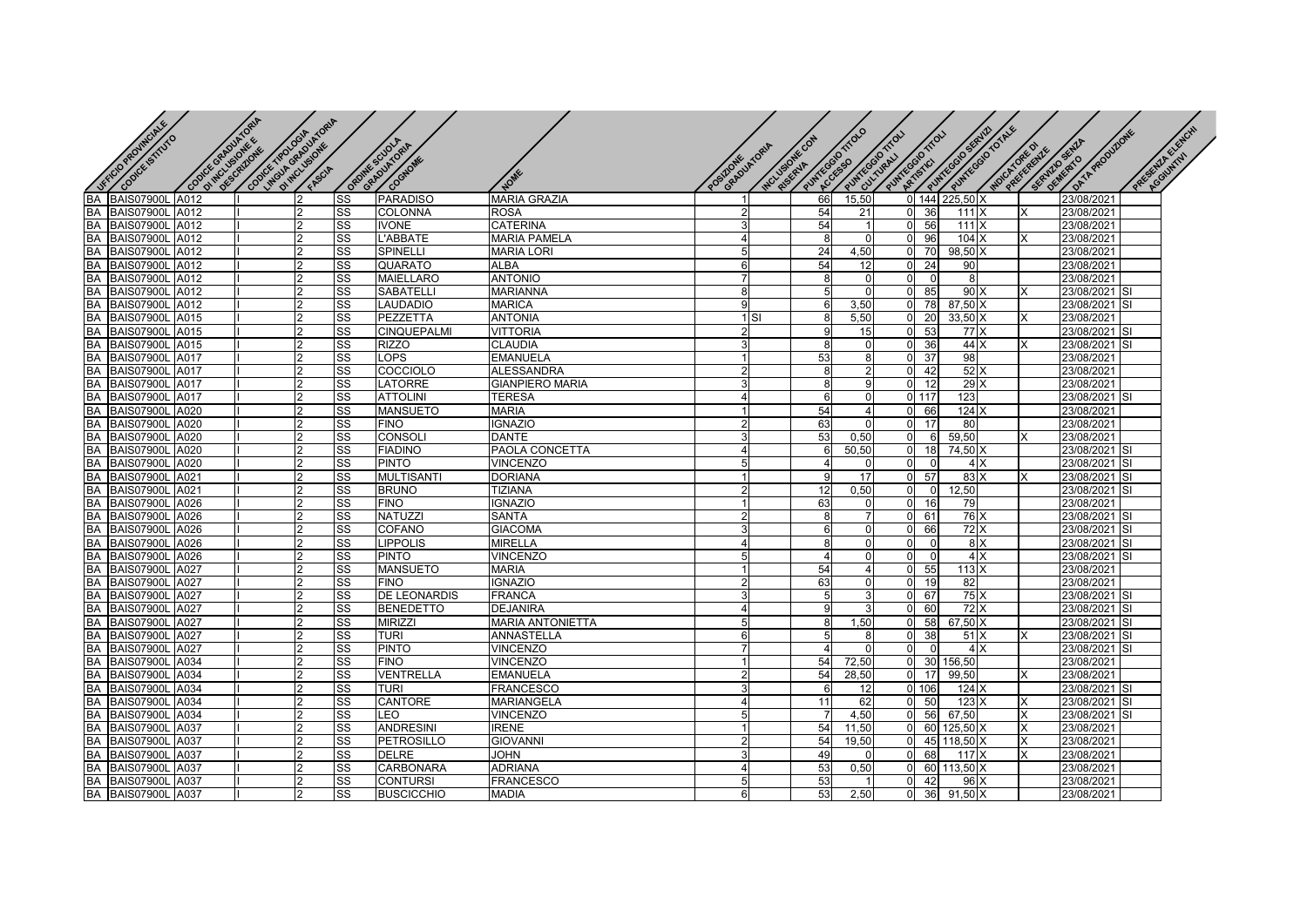| <b>BA BAIS07900L A037</b>           | 2              | SS                     | <b>DE LAURENTIS</b>     | ANTONIETTA MARIA RIT           |    | 54             | 9,50            | $0\quad 24$                       | 87,50 X          |          | 23/08/2021    |
|-------------------------------------|----------------|------------------------|-------------------------|--------------------------------|----|----------------|-----------------|-----------------------------------|------------------|----------|---------------|
| <b>BA BAIS07900L A037</b>           | 2              | SS                     | <b>ARDITO</b>           | <b>SERGIO</b>                  | 8  | 50             | $\Omega$        | $\Omega$<br>-32                   | 82 X             | ΙX       | 23/08/2021    |
| <b>BA BAIS07900L A037</b>           | $\overline{2}$ | SS                     | <b>VENTURA</b>          | <b>GIACINTO</b>                | 9  | 5              | 6               | $\overline{0}$<br>48              | 59               |          | 23/08/2021    |
| <b>BA BAIS07900L A037</b>           |                | SS                     | <b>STAMA</b>            | <b>ROSSELLA</b>                | 10 | 54             | $\Omega$        | $\Omega$<br>$\Omega$              | 54 X             |          | 23/08/2021    |
| <b>BA</b><br>BAIS07900L A037        | 2              | SS                     | <b>INGRAVALLO</b>       | <b>GIOVANNI</b>                | 11 | 4              | $\Omega$        | $\Omega$<br>50                    | 54X              |          | 23/08/2021 SI |
| <b>BA</b><br><b>BAIS07900L A040</b> | 2              | SS                     | <b>CHIECHI</b>          | <b>COSTANTINO</b>              |    | 8              | 6               | 64<br>$\Omega$                    | 78 X             | <b>X</b> | 23/08/2021 SI |
| <b>BA</b><br><b>BAIS07900L A040</b> | 2              | $\overline{\text{ss}}$ | <b>LUDOVICO</b>         | <b>FILIPPO</b>                 |    | 4              | $\overline{0}$  | 68<br>$\Omega$                    | 72X              | <b>X</b> | 23/08/2021 SI |
| <b>BA BAIS07900L A040</b>           | 2              | SS                     | <b>BRUNO</b>            | PIERPAOLO                      |    | 5              | 11              | 54<br>$\Omega$                    | 70 X             |          | 23/08/2021 SI |
| <b>BA BAIS07900L A040</b>           | 2              | SS                     | <b>NINNI</b>            | <b>GIORGIO</b>                 |    | 5              | 0,50            | $\overline{0}$<br>58              | $63,50 \times$   |          | 23/08/2021 SI |
| <b>BA</b><br>BAIS07900L A041        |                | SS                     | <b>GENCO</b>            | <b>ANTONIO</b>                 |    | 65             | 15,50           | $\Omega$                          | 96 176,50 X      | <b>X</b> | 23/08/2021    |
| <b>BA</b><br>BAIS07900L A041        |                | SS                     | <b>IMPEDOVO</b>         | <b>DONATO</b>                  |    | 51             | 64              | 60<br>$\Omega$                    | 175 X            | <b>X</b> | 23/08/2021    |
| <b>BA</b><br>BAIS07900L A041        | っ              | SS                     | SOZIO                   | <b>LUIGI</b>                   |    | 54             | 6.50            | $\Omega$<br>$\Omega$              | 60,50 X          | ΙX       | 23/08/2021    |
| <b>BA BAIS07900L A041</b>           | 2              | $\overline{\text{ss}}$ | <b>GARGANO</b>          | <b>VITO TRIFONE</b>            |    | $\overline{4}$ | $\Omega$        | 84<br>$\Omega$                    | 88 X             |          | 23/08/2021 SI |
| <b>BA BAIS07900L A041</b>           | 2              | SS                     | <b>SERAFINO</b>         | <b>FRANCESCO PIO</b>           |    | 12             | 31              | $\overline{0}$<br>36 <sup>l</sup> | 79 X             | ΙX       | 23/08/2021 SI |
| <b>BA</b><br><b>BAIS07900L A041</b> |                | SS                     | MASTRODOMENICO GIOVANNI |                                |    | 8              | $\overline{0}$  | $\Omega$<br>$\Omega$              | 8                |          | 23/08/2021 SI |
| <b>BA BAIS07900L A041</b>           |                | SS                     | <b>MALLARDI</b>         | <b>GIULIO</b>                  |    | 8              | $\Omega$        | ΩI<br>$\Omega$                    | 8                |          | 23/08/2021 SI |
| <b>BA</b><br><b>BAIS07900L A046</b> | っ              | SS                     | <b>TODISCO</b>          | <b>PAOLA</b>                   |    | 53             | 13,50           | $\overline{0}$                    | 60 126,50 X      |          | 23/08/2021    |
| <b>BA</b><br><b>BAIS07900L A046</b> | 2              | SS                     | <b>LORUSSO</b>          | PERNA LORENZA                  |    | 9              | 15              | $\Omega$<br>96                    | 120 X            | X        | 23/08/2021    |
| <b>BA BAIS07900L A046</b>           | 2              | SS                     | <b>VENEZIANO</b>        | <b>ALBANO MARIO</b>            |    | 6              | 3               | 0.104                             | 113X             | <b>X</b> | 23/08/2021    |
| <b>BA</b><br><b>BAIS07900L A046</b> | 2              | SS                     | <b>CARELLA</b>          | <b>PATRIZIA</b>                |    | $\overline{7}$ | 12              | 84<br>$\Omega$                    | $103 \mathrm{X}$ |          | 23/08/2021    |
| <b>BA</b><br>BAIS07900L A046        |                | SS                     | <b>DE MARINIS</b>       | <b>MARIA</b>                   |    | $\overline{4}$ | 7,50            | 84<br>$\overline{0}$              | $95,50$ X        | X        | 23/08/2021    |
| <b>BA</b><br><b>BAIS07900L A046</b> |                | $\overline{\text{ss}}$ | <b>SUPPA</b>            | ANNA MARIA                     |    |                | $\mathbf{1}$    | $\Omega$<br>75                    | $83 \times$      |          | 23/08/2021    |
| <b>BA</b><br><b>BAIS07900L A046</b> | 2              | SS                     | <b>ARGERI</b>           | <b>SIMONA</b>                  |    | 54             | 11              | 12<br>$\Omega$                    | 77               |          | 23/08/2021    |
| <b>BA BAIS07900L A046</b>           | 2              | SS                     | <b>MARTINO</b>          | ANGELO                         | 8  | 8              | $\mathbf 0$     | 60<br>$\Omega$                    | 68X              |          | 23/08/2021    |
| <b>BA BAIS07900L A046</b>           | 2              | SS                     | <b>INNAMORATO</b>       | <b>SANTA ROSA</b>              |    | 5              |                 | 60<br>$\Omega$                    | 66 X             |          | 23/08/2021    |
| <b>BA BAIS07900L A046</b>           | 2              | SS                     | DE NICOLO'              | <b>ANDREINA</b>                | 10 | 53             | 8               | $\Omega$<br>$\Omega$              | 61               |          | 23/08/2021    |
| <b>BA BAIS07900L A046</b>           |                | SS                     | <b>BENIGNO</b>          | <b>MARGHERITA</b>              | 11 | 8              | $\overline{3}$  | 48<br>ΩI                          | 59X              | X        | 23/08/2021    |
| BA<br><b>BAIS07900L A046</b>        | 2              | SS                     | <b>STRAZIOTA</b>        | <b>LUIGI</b>                   | 12 | $\overline{4}$ | $\Omega$        | 50<br>$\Omega$                    | 54 X             | X        | 23/08/2021    |
| <b>BA</b><br><b>BAIS07900L A046</b> | 2              | SS                     | <b>CAFERRA</b>          | <b>ANGELA</b>                  | 13 | 51             | 3               | $\overline{0}$<br>$\Omega$        | 54 X             |          | 23/08/2021    |
| <b>BA BAIS07900L A046</b>           | 2              | SS                     | <b>GIANNANDREA</b>      | GIUSEPPE GIOVANNI SANTE NICOLA | 14 | 6              | 12              | 30<br>$\Omega$                    | 48 X             | <b>X</b> | 23/08/2021    |
| BA BAIS07900L A046                  | 2              | SS                     | LOSITO                  | ANGELA FERDINANDA              | 15 | 9              | 8,50            | 30 <sup>°</sup><br>$\Omega$       | $47,50$ X        |          | 23/08/2021    |
| <b>BA</b><br><b>BAIS07900L A046</b> |                | SS                     | <b>LASORELLA</b>        | <b>MARIA ROSARIA</b>           | 16 | 8              | 7,50            | 32<br>$\Omega$                    | 47,50 X          | <b>X</b> | 23/08/2021    |
| <b>BA</b><br>BAIS07900L A046        |                | SS                     | <b>PUGLIESE</b>         | MARGHERITA ANTONIA             | 17 | 8              | 3               | 36<br>$\Omega$                    | 47 X             |          | 23/08/2021    |
| <b>BA</b><br><b>BAIS07900L A046</b> |                | SS                     | <b>TEOFILO</b>          | <b>VITO GIUSEPPE</b>           | 18 | 8              |                 | $\Omega$<br>36                    | 45 X             |          | 23/08/2021    |
| <b>BA</b><br><b>BAIS07900L A046</b> | 2              | SS                     | <b>MUSCO</b>            | <b>MARIA GIOVANNA</b>          | 19 | $\overline{7}$ | $\Omega$        | 36<br>$\Omega$                    | 43 X             |          | 23/08/2021    |
| <b>BA BAIS07900L A046</b>           | 2              | SS                     | DE PASQUALE             | <b>COSIMA</b>                  | 20 | 6              | 5               | $\Omega$<br>30 <sup>l</sup>       | 41X              | <b>X</b> | 23/08/2021    |
| <b>BA BAIS07900L A046</b>           | 2              | SS                     | <b>CHIARELLI</b>        | <b>ANGELA PATRIZIA</b>         | 21 | 5              | 10.50           | 24<br>$\Omega$                    | 39,50 X          |          | 23/08/2021    |
| <b>BA</b><br><b>BAIS07900L A046</b> |                | SS                     | <b>CATALDI</b>          | <b>NICOLETTA</b>               | 22 | 4              | 10 <sup>1</sup> | 24<br>$\Omega$                    | 38               |          | 23/08/2021    |
| <b>BA</b><br>BAIS07900L A046        | 2              | $\overline{\text{ss}}$ | <b>PERSICO</b>          | NICOLA FERDINANDO              | 23 | 8              | 3               | $\Omega$<br>24                    | 35X              | X        | 23/08/2021    |
| <b>BA</b><br>BAIS07900L A046        | 2              | SS                     | <b>D'ELIA</b>           | PATRIZIA CATERINA              | 24 | $\overline{7}$ | 3,50            | $\overline{0}$<br>24              | 34,50 X          |          | 23/08/2021    |
| <b>BA</b><br><b>BAIS07900L A046</b> | 2              | SS                     | <b>FIORE</b>            | ANNA                           | 25 | 6              | $\overline{2}$  | 24<br>$\Omega$                    | 32X              |          | 23/08/2021    |
| <b>BA BAIS07900L A046</b>           | 2              | SS                     | LIUZZI                  | <b>ROSANNA</b>                 | 26 | 8              | $\Omega$        | 24<br>$\Omega$                    | 32X              |          | 23/08/2021    |
| <b>BA BAIS07900L A046</b>           | 2              | SS                     | <b>PIETROFORTE</b>      | LAURA                          | 27 | 6              | $\mathbf 0$     | $\overline{0}$<br>24              | 30X              | IX.      | 23/08/2021    |
| <b>BA</b><br><b>BAIS07900L A046</b> |                | SS                     | <b>MUOLO</b>            | ROSA MARIA                     | 28 | 5              | $\Omega$        | 24<br>$\Omega$                    | 29X              | <b>X</b> | 23/08/2021    |
| <b>BA</b><br>BAIS07900L A046        |                | SS                     | <b>D'ALESSANDRO</b>     | <b>GIUSTINA</b>                | 29 | 5              | $\Omega$        | 24<br>$\Omega$                    | 29X              |          | 23/08/2021    |
| <b>BA</b><br><b>BAIS07900L A046</b> | っ              | SS                     | <b>CIPRIANI</b>         | <b>MATTEO</b>                  | 30 | 8              | $\Omega$        | $\Omega$<br>12                    | 20X              | <b>X</b> | 23/08/2021    |
| <b>BA BAIS07900L A046</b>           | 2              | $\overline{\text{ss}}$ | <b>BARBATO</b>          | <b>TIZIANA ESTER IDA</b>       | 31 | 8              | $\Omega$        | 12<br>$\Omega$                    | 20X              |          | 23/08/2021    |
| <b>BA BAIS07900L A046</b>           | $\overline{2}$ | SS                     | <b>MILELLA</b>          | <b>CATERINA</b>                | 32 | 7              | 6,50            | $\overline{0}$<br>$\overline{0}$  | 13,50 X          |          | 23/08/2021    |
| <b>BA</b><br>BAIS07900L A046        |                | SS                     | <b>TAMBURRINO</b>       | ENRICHETTA ROSARIA             | 33 | 8              | 3               | $\Omega$<br>U                     | 11               |          | 23/08/2021    |
| <b>BA BAIS07900L A046</b>           |                | SS                     | <b>VALENTINO</b>        | SIMONA IRENE                   | 34 | 8              | 2,50            | $\Omega$<br>$\Omega$              | 10,50 X          |          | 23/08/2021    |
| <b>BA</b><br><b>BAIS07900L A046</b> | 2              | SS                     | <b>MILILLO</b>          | <b>NICOLA</b>                  | 35 |                | 3               | $\Omega$<br>$\Omega$              | 10               |          | 23/08/2021    |
| <b>BA</b><br><b>BAIS07900L A046</b> | 2              | SS                     | <b>FLORIO</b>           | <b>ISABELLA</b>                | 36 | 6              | 3               | $\Omega$<br>$\Omega$              | 9X               |          | 23/08/2021    |
| BA BAIS07900L A046                  | $\overline{2}$ | SS                     | <b>FARELLA</b>          | <b>NATALIA</b>                 | 37 | 8 <sup>1</sup> | $\Omega$        | $\overline{0}$<br>$\Omega$        | 8                |          | 23/08/2021    |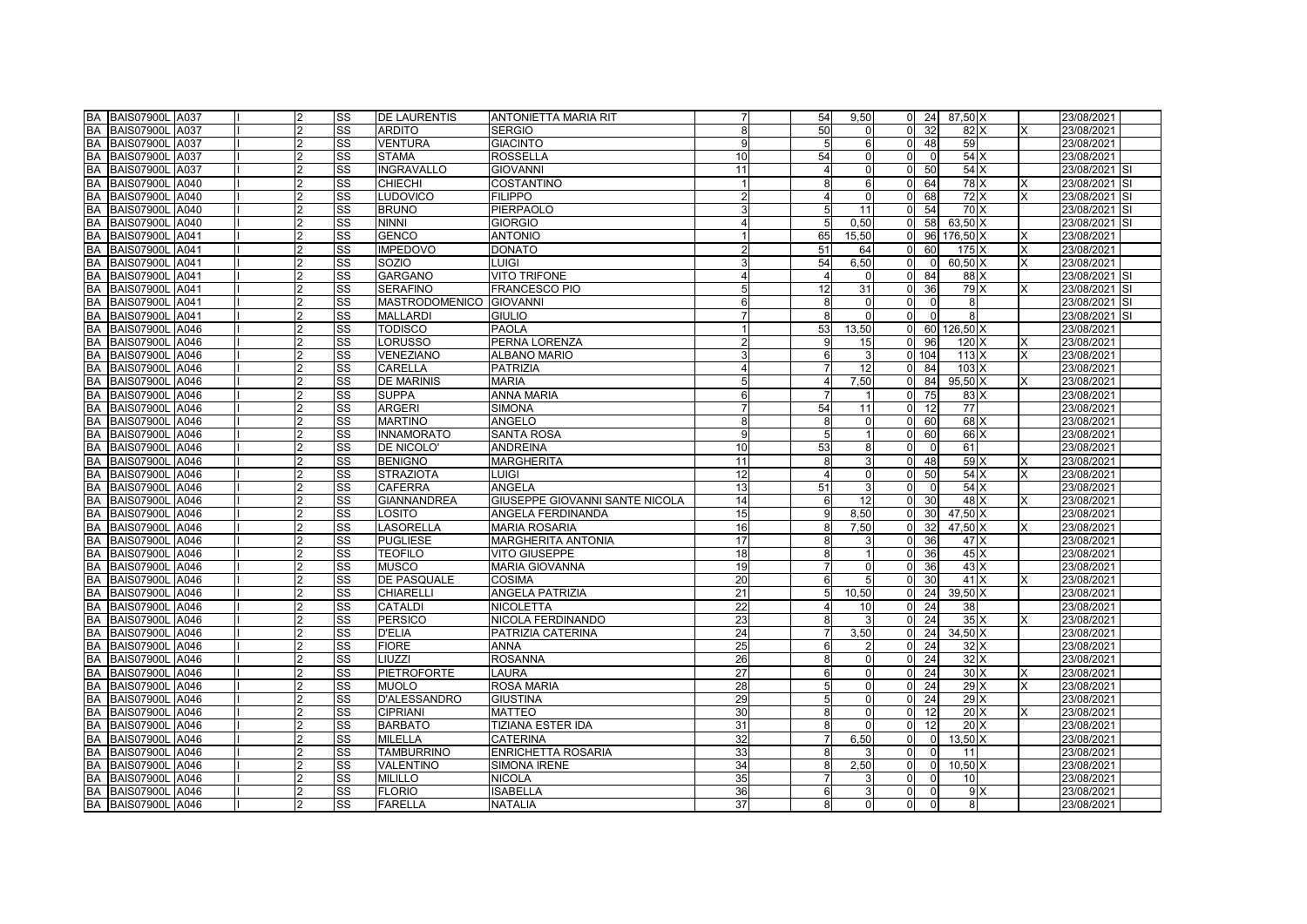| <b>BA BAIS07900L A046</b>           | 2              | SS                     | <b>LOMBARDI</b>       | <b>CHIARA</b>         | 38      | $\overline{7}$ | $\mathbf 0$     | $\overline{0}$<br>$\overline{0}$ | 7 X            |          | 23/08/2021    |
|-------------------------------------|----------------|------------------------|-----------------------|-----------------------|---------|----------------|-----------------|----------------------------------|----------------|----------|---------------|
| <b>BA BAIS07900L A046</b>           | 2              | SS                     | <b>LAPADULA</b>       | <b>FRANCO</b>         | 39      | 6              | $\Omega$        | $\Omega$<br>$\Omega$             | 6              |          | 23/08/2021    |
| <b>BA BAIS07900L A048</b>           | $\overline{2}$ | SS                     | <b>FANELLI</b>        | <b>ALESSIA</b>        | 1 S1    | 8              | $\overline{7}$  | $\overline{0}$<br>48             | 63 X           |          | 23/08/2021    |
| <b>BA BAIS07900L A048</b>           |                | SS                     | CASTELLANO            | <b>NICOLA</b>         | 2S1     | 53             | $\Omega$        | $\Omega$<br>$\Omega$             | 53             |          | 23/08/2021    |
| <b>BA</b><br>BAIS07900L A048        | $\mathfrak{p}$ | $\overline{\text{ss}}$ | <b>DELIA</b>          | <b>ANASTASIO</b>      | 3S1     | 8              | $\mathbf 0$     | $\Omega$<br>30 <sup>l</sup>      | 38X            |          | 23/08/2021    |
| <b>BA</b><br><b>BAIS07900L A048</b> | 2              | SS                     | <b>LIOTINE</b>        | <b>ANTONINO</b>       |         | $\overline{7}$ | $\Omega$        | $\Omega$<br>$\Omega$             | 7X             |          | 23/08/2021    |
| <b>BA</b><br><b>BAIS07900L A048</b> | 2              | $\overline{\text{ss}}$ | <b>LAVIANO</b>        | <b>ANTONIO</b>        |         | 5              | 12,50           | $\overline{0}$<br>80             | $97,50 \times$ |          | 23/08/2021 SI |
| BA BAIS07900L A048                  | 2              | SS                     | <b>LIPPOLIS</b>       | DONATO                | 6       | 4              | 4,50            | 40<br>$\Omega$                   | 48,50 X        |          | 23/08/2021 SI |
| <b>BA BAIS07900L A050</b>           | 2              | SS                     | PEZZETTA              | <b>ANTONIA</b>        | $1$ SI  | 8              | 5,50            | $\overline{0}$<br>40             | 53,50 X        | IX.      | 23/08/2021    |
| <b>BA</b><br><b>BAIS07900L AB24</b> |                | SS                     | <b>PANNARALE</b>      | <b>FILOMENA</b>       |         | 54             | 23,50           |                                  | 60 137,50 X    |          | 23/08/2021    |
| <b>BA</b><br><b>BAIS07900L AB24</b> |                | SS                     | <b>GALLO</b>          | <b>NICOLA</b>         |         | 53             | 19,50           | $\Omega$                         | 30 102,50 X    |          | 23/08/2021    |
| <b>BA</b><br><b>BAIS07900L AB24</b> | 2              | SS                     | <b>CUPERTINO</b>      | <b>MIRIAM</b>         |         | 53             | 8.50            | $\Omega$<br>36 <sup>l</sup>      | 97,50 X        |          | 23/08/2021    |
| BA BAIS07900L AB24                  | 2              | SS                     | <b>MARTOSCIA</b>      | ANGELA                |         | 50             | 3,50            | $\Omega$<br>40                   | 93,50 X        | IX.      | 23/08/2021    |
| BA BAIS07900L AB24                  | 2              | SS                     | <b>ROTONDO</b>        | <b>ROSALIA</b>        |         | 53             | $\mathbf{0}$    | $\overline{0}$<br>29             | 82 X           |          | 23/08/2021    |
| <b>BA</b><br><b>BAIS07900L AB24</b> |                | SS                     | CAPPIELLO             | <b>TEODORA</b>        |         | 6              | $\overline{3}$  | $\Omega$<br>$\Omega$             | 9 X            |          | 23/08/2021    |
| BA BAIS07900L AB24                  |                | SS                     | CAMPANELLI            | <b>ANTONIA</b>        |         | 53             | 7,50            |                                  | 0 126 186,50 X |          | 23/08/2021 SI |
| <b>BA</b><br><b>BAIS07900L AB24</b> | っ              | SS                     | <b>SCAGLIUSI</b>      | ANGELA MARIA          | 8       | 9              | 11              | 0 76                             | 96 X           |          | 23/08/2021 SI |
| <b>BA</b><br>BAIS07900L AB24        | 2              | SS                     | <b>PONTE</b>          | <b>ADRIANA</b>        | q       | 5              | 5               | 52<br>$\Omega$                   | 62 X           |          | 23/08/2021 SI |
| BA BAIS07900L AB24                  | 2              | SS                     | <b>SBLANO</b>         | <b>ANNALISA</b>       | 10      | 8              | 10 <sup>1</sup> | $\Omega$<br>29                   | 47             | <b>X</b> | 23/08/2021 SI |
| <b>BA</b><br>BAIS07900L ADSS        | 2              | SS                     | <b>PARADISO</b>       | <b>MARIA GRAZIA</b>   |         | 36             | 39,50           |                                  | 0 120 195,50 X |          | 23/08/2021    |
| <b>BA</b><br>BAIS07900L ADSS        |                | SS                     | <b>TODISCO</b>        | PAOLA                 |         | 36             | 57,50           | $\overline{0}$                   | 54 147,50 X    |          | 23/08/2021    |
| <b>BA</b><br>BAIS07900L ADSS        | っ              | $\overline{\text{ss}}$ | NARDELLI              | VITO                  |         | 36             | 101,50          | $\Omega$                         | 10 147,50      |          | 23/08/2021    |
| <b>BA</b><br>BAIS07900L ADSS        | 2              | SS                     | <b>BIANCO</b>         | <b>MICHELA</b>        |         | 36             | 64              | $\Omega$<br>47                   | 147 X          | ΙX       | 23/08/2021    |
| <b>BA</b><br>BAIS07900L ADSS        | 2              | SS                     | <b>ANDRESINI</b>      | <b>IRENE</b>          |         | 36             | 56,50           | $\overline{0}$                   | 48 140,50 X    | X        | 23/08/2021    |
| BA BAIS07900L ADSS                  | 2              | SS                     | <b>MONTANARO</b>      | <b>MARIA ANTONIA</b>  |         | 36             | 54              | $\Omega$<br>24                   | 114X           | IX.      | 23/08/2021    |
| <b>BA</b><br>BAIS07900L ADSS        | 2              | SS                     | <b>RECCHIA</b>        | <b>SARAH FILOMENA</b> |         | 36             | 8               | $\Omega$<br>54                   | 98 X           |          | 23/08/2021    |
| BA BAIS07900L ADSS                  |                | SS                     | <b>CAFERRA</b>        | ANGELA                |         | 34             | 52,50           | $\mathsf{O}$<br>$\Omega$         | 86,50 X        |          | 23/08/2021    |
| BA<br>BAIS07900L ADSS               | 2              | SS                     | <b>MINCUZZI</b>       | <b>MARIANGELA</b>     |         | 36             | $\mathbf{0}$    | $\Omega$<br>39                   | 75             |          | 23/08/2021    |
| <b>BA</b><br>BAIS07900L ADSS        | 2              | SS                     | L'ABBATE              | <b>MARIA PAMELA</b>   | 10      | 8              | $\overline{0}$  | $\overline{0}$<br>66             | 74 X           | <b>X</b> | 23/08/2021    |
| BA BAIS07900L ADSS                  | 2              | SS                     | <b>PANDISCIA</b>      | <b>ANTONIO</b>        | 11      | 36             | 13              | 19<br>$\Omega$                   | 68 X           |          | 23/08/2021    |
| BA BAIS07900L ADSS                  | 2              | SS                     | <b>ARGERI</b>         | <b>SIMONA</b>         | $12$ SI | 24             | 11              | $\Omega$<br>12                   | 47             |          | 23/08/2021    |
| <b>BA</b><br>BAIS07900L ADSS        |                | SS                     | <b>INTINI</b>         | LARA                  | 13      | 36             | 6,50            | $\overline{0}$<br>$\Omega$       | 42,50          |          | 23/08/2021    |
| <b>BA</b><br>BAIS07900L ADSS        |                | SS                     | <b>SCASCIAMACCHIA</b> | <b>VITTORIA</b>       | 14      | 36             | 6               | $\Omega$<br>$\Omega$             | 42             | ΙX       | 23/08/2021    |
| <b>BA</b><br>BAIS07900L ADSS        | っ              | SS                     | <b>D'ERRICO</b>       | PATRIZIA PALMA        | 15      | 36             | $\overline{2}$  | $\overline{0}$<br>οI             | 38             |          | 23/08/2021    |
| <b>BA</b><br>BAIS07900L ADSS        | 2              | SS                     | <b>RUBINO</b>         | GRAZIANA              | 16      | 36             | $\overline{2}$  | $\Omega$<br>$\Omega$             | 38             |          | 23/08/2021    |
| BA BAIS07900L ADSS                  | 2              | SS                     | <b>FINO</b>           | <b>IGNAZIO</b>        | 17      | 22             | $\mathbf 0$     | $\Omega$<br>16                   | 38             |          | 23/08/2021    |
| BA BAIS07900L ADSS                  | $\overline{2}$ | SS                     | <b>BIMBO</b>          | CATERINA ANNA ANTONIA | 18      | 36             | 1,50            | $\Omega$<br>$\Omega$             | 37,50          | <b>X</b> | 23/08/2021    |
| <b>BA</b><br>BAIS07900L ADSS        |                | SS                     | <b>TATAMARO</b>       | CARMEN                | 19      | 36             | $\Omega$        | $\Omega$<br>$\Omega$             | 36 X           | <b>X</b> | 23/08/2021    |
| <b>BA</b><br>BAIS07900L ADSS        | 2              | $\overline{\text{ss}}$ | <b>BUSCICCHIO</b>     | <b>MADIA</b>          | 20      | 36             | 55,50           | $\Omega$                         | 36 127,50 X    |          | 23/08/2021 SI |
| <b>BA</b><br>BAIS07900L ADSS        | 2              | SS                     | <b>SICILIANO</b>      | <b>FILOMENA</b>       | 21      | 36             | 9               | $\overline{0}$<br>45             | 90 X           |          | 23/08/2021 SI |
| <b>BA</b><br>BAIS07900L ADSS        | 2              | SS                     | LANZILOTTA            | <b>RITA MARIA</b>     | 22      | 36             | 9               | $\Omega$<br>41                   | 86 X           | <b>X</b> | 23/08/2021 SI |
| BA BAIS07900L ADSS                  | 2              | SS                     | <b>SPADA</b>          | <b>MARIA VIRGINIA</b> | 23      | 36             | 13              | $\Omega$<br>36                   | 85 X           |          | 23/08/2021 SI |
| BA BAIS07900L ADSS                  | 2              | SS                     | PEDE                  | ADA                   | 24      | 36             | 8               | $\overline{0}$<br>34             | 78             |          | 23/08/2021 SI |
| <b>BA</b><br>BAIS07900L ADSS        |                | SS                     | <b>TRIBUZIO</b>       | LAURA                 | 25      | 36             | 21              | 18<br>$\Omega$                   | 75X            | <b>X</b> | 23/08/2021 SI |
| <b>BA</b><br>BAIS07900L ADSS        |                | SS                     | <b>PINTO</b>          | <b>ANITA</b>          | 26      | 36             | 8,50            | 27<br>$\Omega$                   | 71,50 X        | <b>X</b> | 23/08/2021 SI |
| <b>BA</b><br>BAIS07900L ADSS        | っ              | SS                     | <b>NAPOLETANO</b>     | <b>ANTONELLA</b>      | 27      | 36             | 19              | $\Omega$<br>16                   | 71X            |          | 23/08/2021 SI |
| BA BAIS07900L ADSS                  | 2              | $\overline{\text{ss}}$ | <b>PUGLIESE</b>       | <b>FRANCESCA</b>      | 28      | 36             | 10              | 24<br>$\Omega$                   | 70 X           | X        | 23/08/2021 SI |
| BA BAIS07900L ADSS                  | 2              | SS                     | <b>TREGLIA</b>        | <b>CHIARA</b>         | 29      | 36             | 17              | $\overline{0}$<br>15             | 68 X           |          | 23/08/2021 SI |
| <b>BA</b><br>BAIS07900L ADSS        |                | SS                     | <b>GIGANTE</b>        | <b>MARISA</b>         | 30      | 36             | 19,50           | $\Omega$<br>12 <sup>1</sup>      | 67,50          |          | 23/08/2021 SI |
| BA BAIS07900L ADSS                  |                | SS                     | <b>BABBO</b>          | <b>MONICA</b>         | 31      | 36             | 31              | $\Omega$<br>$\Omega$             | 67 X           |          | 23/08/2021 SI |
| <b>BA</b><br>BAIS07900L ADSS        | 2              | SS                     | CANDELA               | <b>TERESA</b>         | 32      | 36             | 8               | $\mathsf{O}$<br>17               | 61X            |          | 23/08/2021 SI |
| BA BAIS07900L ADSS                  | 2              | SS                     | LAERA                 | <b>PATRIZIA</b>       | 33      | 36             | 10,50           | $\Omega$<br>9                    | 55,50 X        |          | 23/08/2021 SI |
| BA BAIS07900L ADSS                  | $\overline{2}$ | SS                     | <b>MAGNIFICO</b>      | <b>ISABELLA</b>       | 34      | 36             | 15              | $\Omega$<br>$\Omega$             | 51             |          | 23/08/2021 SI |